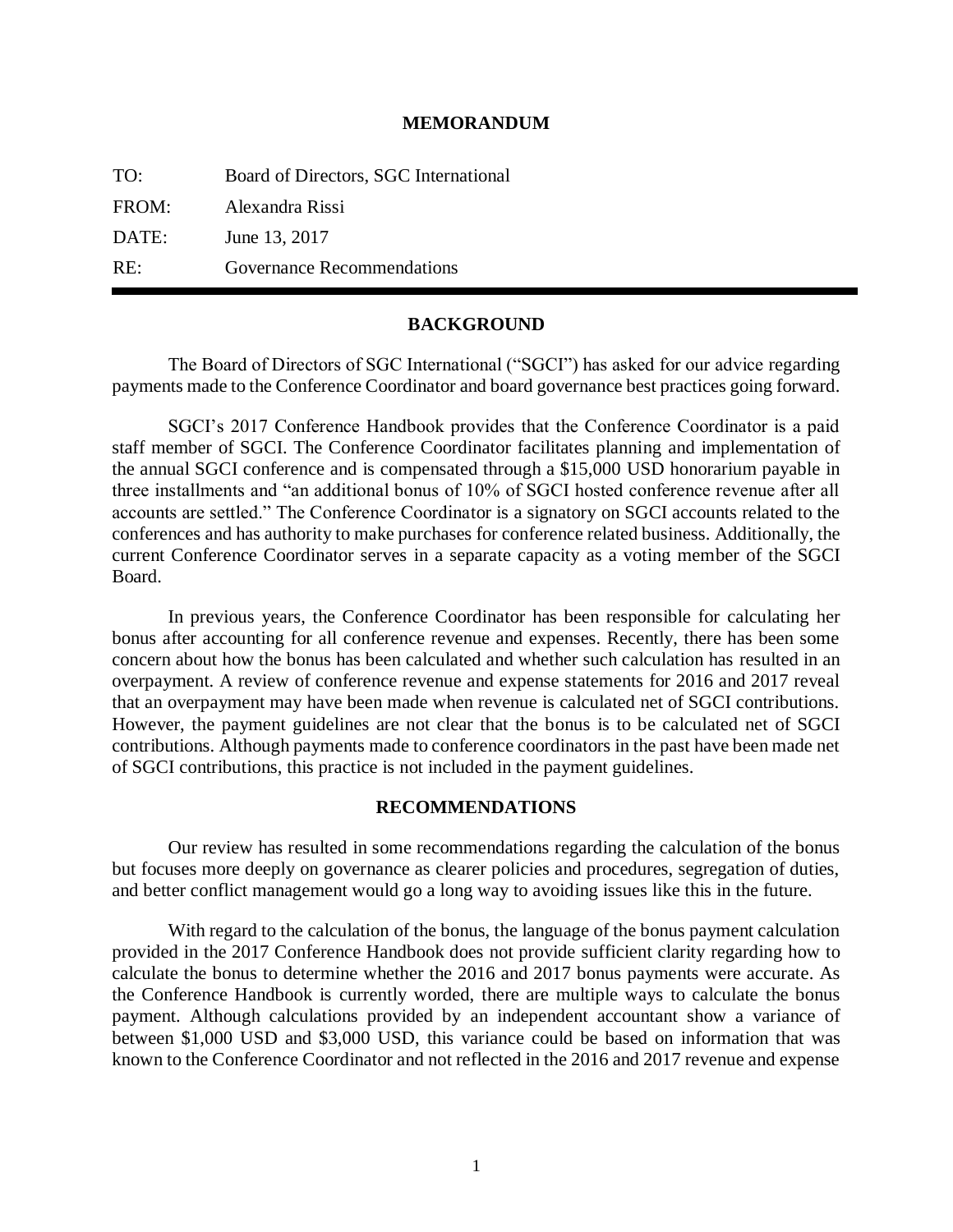statements provided. For instance, some line items were miscalculated in the revenue and expense statements and some revenue items were not further broken down into line item detail.<sup>1</sup>

The bonus payments made in 2016 and 2017 appear to have been calculated net of SGCI contributions, which is similar to how payments were calculated in past years. Due to the ambiguity of the payment terms, it is possible that the Conference Coordinator used a reasonable method to calculate the bonus and SGCI need not take further action to recover any amount of the payment.

To reconcile the amount paid to the Conference Coordinator and the amounts calculated by the independent accountant, the Board should ask the Conference Coordinator to provide details regarding how she calculated revenue and expenses for the conference broken down into greater detail. Future contracts should provide a detailed example of how to calculate the bonus and should be capped at an amount that is reasonable based on the services performed.

Going forward, SGCI should implement policies and procedures that ensure proper segregation of duties and conflict management. To eliminate conflicts of interest, we recommend that any Board member who wishes to contract with SGCI as a vendor on an ongoing basis should step down from his or her Board position while acting as a vendor. If other factors make stepping down impractical, then at a minimum, the conflicted Board member should disclose the conflict and recuse him or herself from discussions and votes regarding the matter. This includes leaving the meeting room when the matter is discussed and voted on.

Additionally, contracts with vendors should be negotiated at arm's length to ensure that they are fair to SGCI and that payment is justified in light of the work performed and comparable to payment of similarly situated service providers. SGCI should obtain fee quotes from multiple providers to ensure compensation is reasonable in light of the work performed. SGCI should also ensure that vendors report to the chief executive or to independent members of the Board or a Board committee.

Where payment is to be made in the form of a revenue based bonus, the bonus calculation should be clear (consider including an example) and should be capped to ensure that the bonus does not result in excessive compensation that is not commensurate with the work performed.

A. Bylaws. SGCI should revise its bylaws to clarify and simplify SGCI's governance structure. Many nonprofits include provisions in their bylaws that are old-fashioned, unnecessary, redundant, or that complicate rather than streamline governance. Generally, bylaws should not include information that will change frequently. Rather, they should reflect the fundamental rules governing SGCI that are not likely to change. Staff job descriptions, detailed committee charters, rules for conducting the annual meeting, guidelines for events, etc. are better suited for board resolutions or SGCI's policies and procedures manual.

Further, processes and procedures that are ignored in practice should be left out. If the Board is not going to carefully adhere to procedures, it is better to omit them. If the processes and

 $\overline{a}$ 

<sup>&</sup>lt;sup>1</sup> The 2016 and 2017 revenue and expense statements both contained mathematical errors which increased the variance. Once corrected, the variance for 2016 is \$(1,280.23) USD and \$(3,346.77) USD for 2017.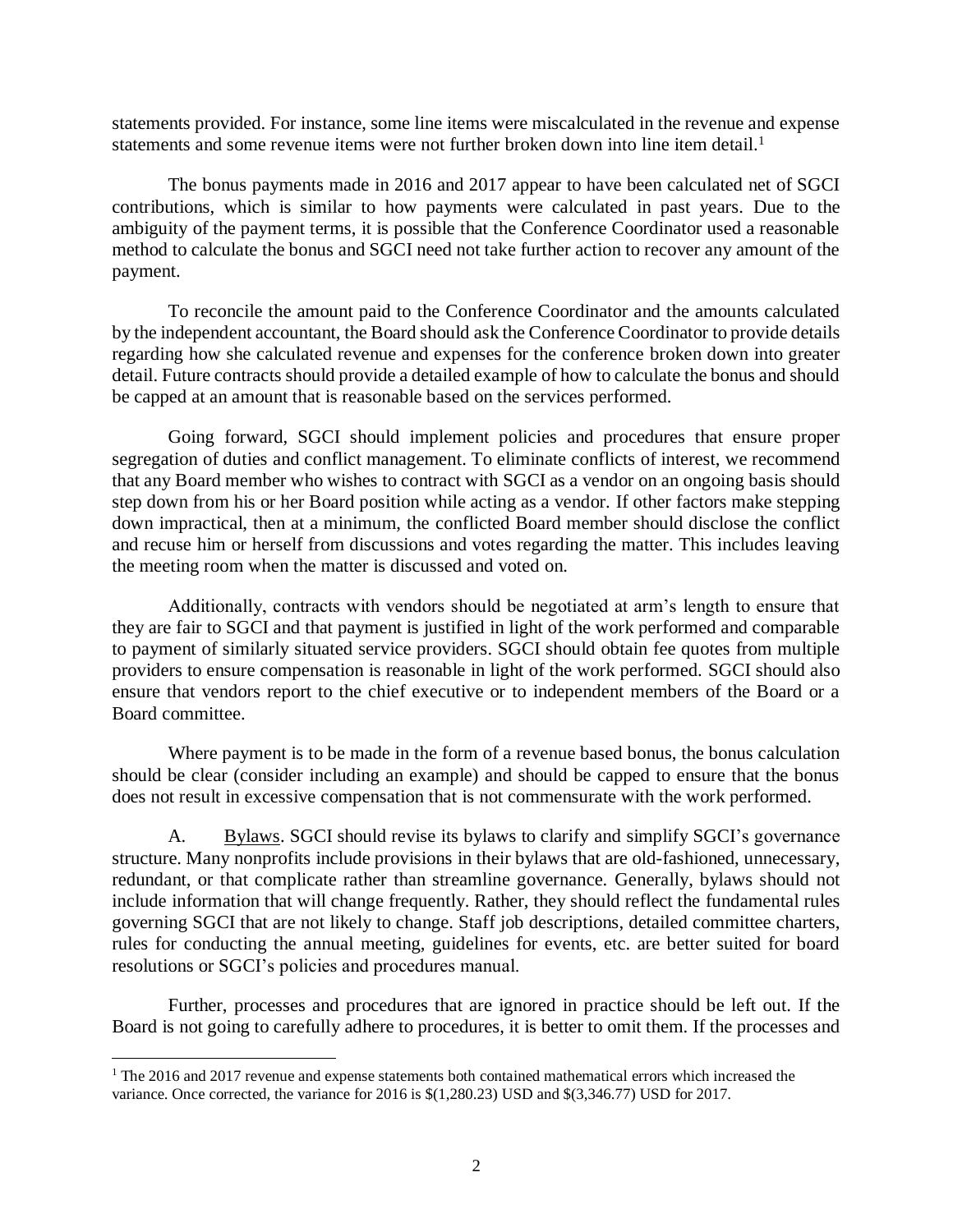procedures called for in the bylaws are not followed, those who disagree with Board action may find a way to challenge that action based on a technicality.

B. Segregation of Duties. Ideally, SGCI should implement an internal control system that segregates duties so that the duties of authorization (signing a check or approving a transfer of funds), custody (having access to blank checks or the ability to establish a funds transfer), and recordkeeping (the ability to record the transaction in the accounting system) are divided between multiple individuals such that no one individual may complete a transaction from start to finish. Finally, SGCI's disbursements policy should require reconciliation of bank accounts in a timely manner by someone who is independent of the accounts payable process. The bank reconciliation should also include a review of the bank statement and check images that are returned with the bank statement for unusual transactions.

C. Policies and Procedures. Policies and procedures are the Board's plan for how to run SGCI. Policies guide SGCI in its daily course of action, and steer the Board as it works to fulfill SGCI's mission. Not only do policies provide direction, but they also make it easier for the Board to handle difficult situations in the most objective and ethical way.

Policies are different from bylaws. Policies, as distinct from bylaws, focus on an organization's daily operations and practices. The policies address issues related to the Board, but also issues related to finances, conflicts of interest, personnel, donations and more.

Some organizations set dozens of policies and others run fine on just a few. Below is a summary of the key governance policies that we recommend SGCI consider implementing.

1. Conflict of Interest Policy. A Conflict of Interest Policy is a de facto Internal Revenue Service requirement. If a member of the governing body is found to have a conflict of interest with respect to a financial transaction that results in excessive payments, it can put both the nonprofit and the governing body member at risk.

To manage conflicts and avoid penalties, we recommend SGCI take steps to address the conflict and record those steps in its meeting minutes. Such steps could include the member with the conflict disclosing the conflict, not participating further in any decision making related to the matter creating the conflict (and leaving the meeting room during discussions and votes on the matter) or stepping down from the governing body. All such actions must be carefully documented in contemporaneous meeting minutes.

The situation could also be addressed by utilizing a process in which SGCI generates disinterested bids or hires a consultant to examine the terms of the relationship and in light of the analysis determines that the terms of the compensation arrangement are fair and reasonable. Another option is for the tax-exempt organization to end a business relationship that gives rise to the conflict.

Each director should sign a conflict of interest disclosure annually, and the Board should review the policy annually. If a Board or staff member violates the policy, SGCI should consider taking disciplinary steps.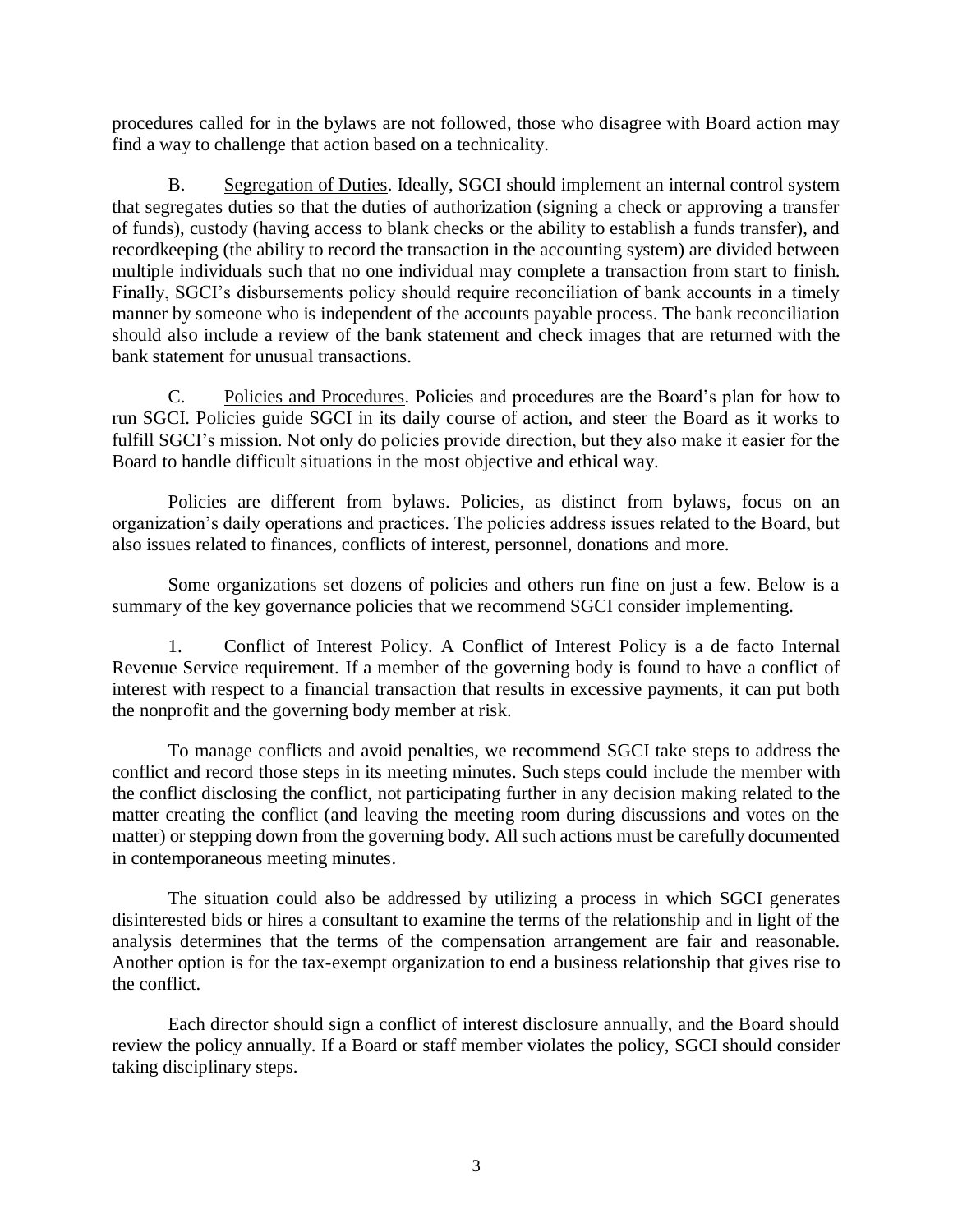2. Compensation Policy. A compensation policy aims to provide procedures by which exempt organizations may determine reasonable compensation for their officers, staff, and directors. A compensation policy both defines the individuals whose compensation must be reported on Form 990 and assures that the review and approval of compensation for such individuals are conducted according to Internal Revenue Code procedures and related regulations. A compensation policy provides a consistent basis for compensation decisions; provides a procedural framework for making such decisions; increases compliance with federal and state laws; reduces risk to SGCI and its officers and directors for compensation which constitutes an improper private benefit, private inurement, or excess benefit transaction; and enhances the confidence of donors, members, and supporters of SGCI. Importantly for SGCI, a compensation policy will ensure that the Board has sufficient oversight of all compensation, including the manner in which it is calculated and payable.

Additionally, SGCI should avoid compensation arrangements in which individuals are awarded a bonus based on revenue. In these situations, it is possible for the individual to obtain a windfall that is not comparable to the work performed. Such a windfall may be seen by the IRS as an impermissible excess benefit transaction, subjecting SGCI and those who approved the excess benefit transaction to penalties. Should SGCI decide to pay compensation based on revenue, the Board should retain the authority to approve such compensation before it is paid and cap it at a reasonable amount commensurate with the work performed.

3. Signature Authority Policy. A signature authority policy delegates permission to execute transactions and permission to approve transactions for execution up to established limits. In situations where SGCI will contract with vendors, SGCI should retain ultimate authority to approve transactions which are negotiated by the vendor. However, vendors should not have authority to bind SGCI. Rather, vendors should report to the Board or a Board authorized committee, which will then have authority to assent to contracts negotiated by the vendor.

## **CONCLUSION**

To summarize our recommendations, we recommend that the following changes occur as soon as possible:

- Obtain additional detail about how the 2016 and 2017 bonuses were calculated to determine whether the payments were accurate;
- Restate Bylaws,
- Segregate duties such that different people are responsible for authorization, custody, recordkeeping and reconciliation;
- Implement a Conflict of Interest Policy;
- Implement a Compensation Policy; and
- Implement a Signature Authority Policy.